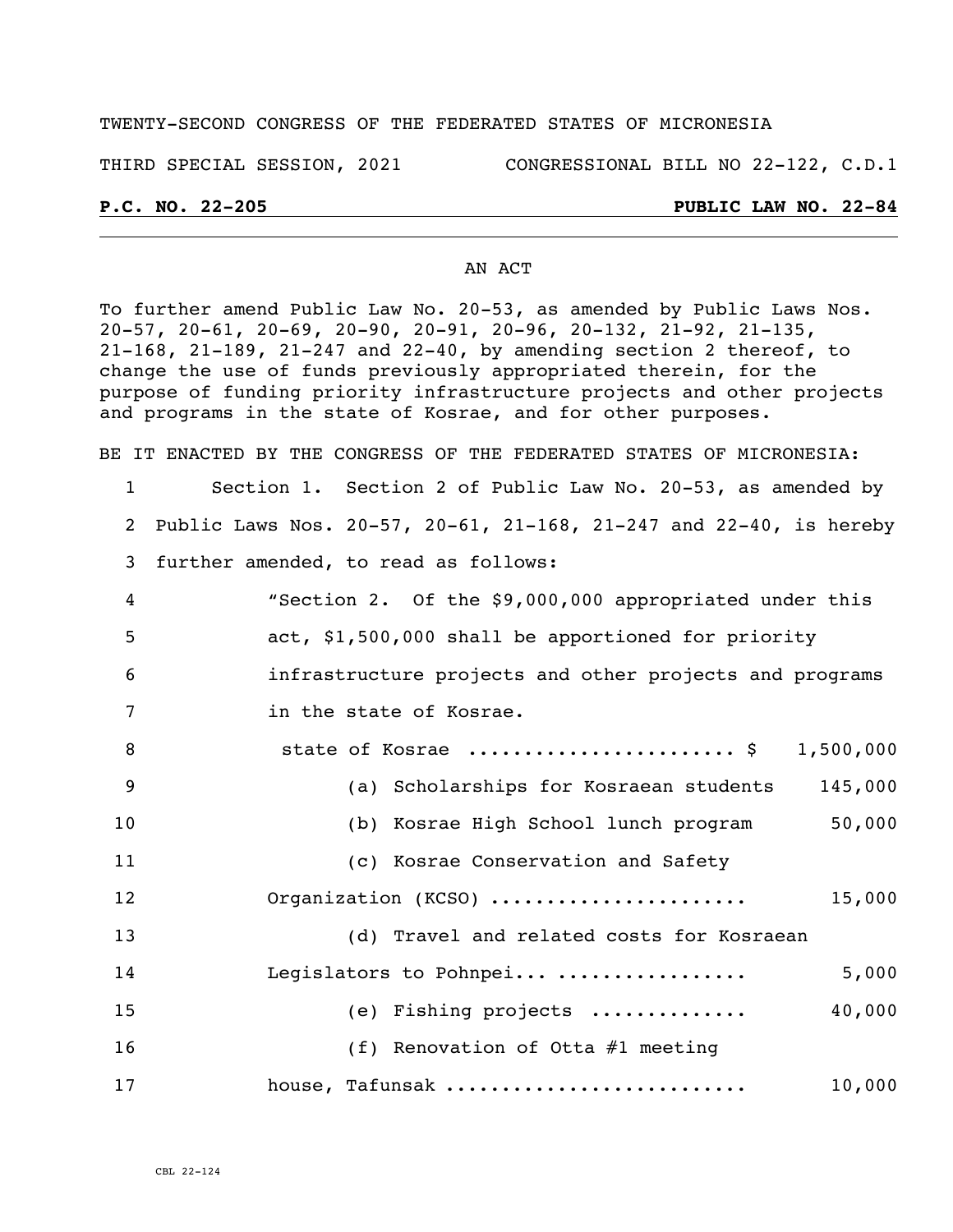| $\mathbf{1}$   | (g) Kosrae Mediation Program \$           | 10,000  |
|----------------|-------------------------------------------|---------|
| $\overline{2}$ | (h) Kosrae Wrestling Federation           |         |
| 3              | travel and associated costs               | 10,000  |
| 4              | $(i)$ Travel needs                        | 110,000 |
| 5              | (j) Purchase of musical instruments       |         |
| 6              | for Tafunsak 3M's band                    | 5,000   |
| 7              | (k) Subsidy for Delegation                |         |
| 8              | Scholarship Board                         | 15,000  |
| 9              | (1) Lelu Town Government subsidy          | 20,000  |
| 10             | (m) Utwe Municipal Government subsidy     | 20,000  |
| 11             | (n) U SE INGE travel and associated costs | 20,000  |
| 12             | (o) Road improvement for Sarar, Utwe road | 10,000  |
| 13             | (p) Clearing of Okat and Palusrik         |         |
| 14             | water channels                            | 10,000  |
| 15             | (q) Purchase of cell phones,              |         |
| 16             | lab tops, I-pads                          | 20,000  |
| 17             | (r) FY-18 salaries for DREA employees     | 65,000  |
| 18             | (s) Fwalwe channel clearing               |         |
| 19             | and improvements                          | 10,000  |
| 20             | (t) Vehicle/POL-AG's Office Kosrae.       | 30,000  |
| 21             | (u) Fwinetem to Sroansak water            |         |
| 22             | system improvement                        | 5,000   |
| 23             | (v) Vehicle/POL/ and for Kosrae           |         |
| 24             | High School lunch program                 | 10,000  |
| 25             | (w) Renovation of Lelu Town               |         |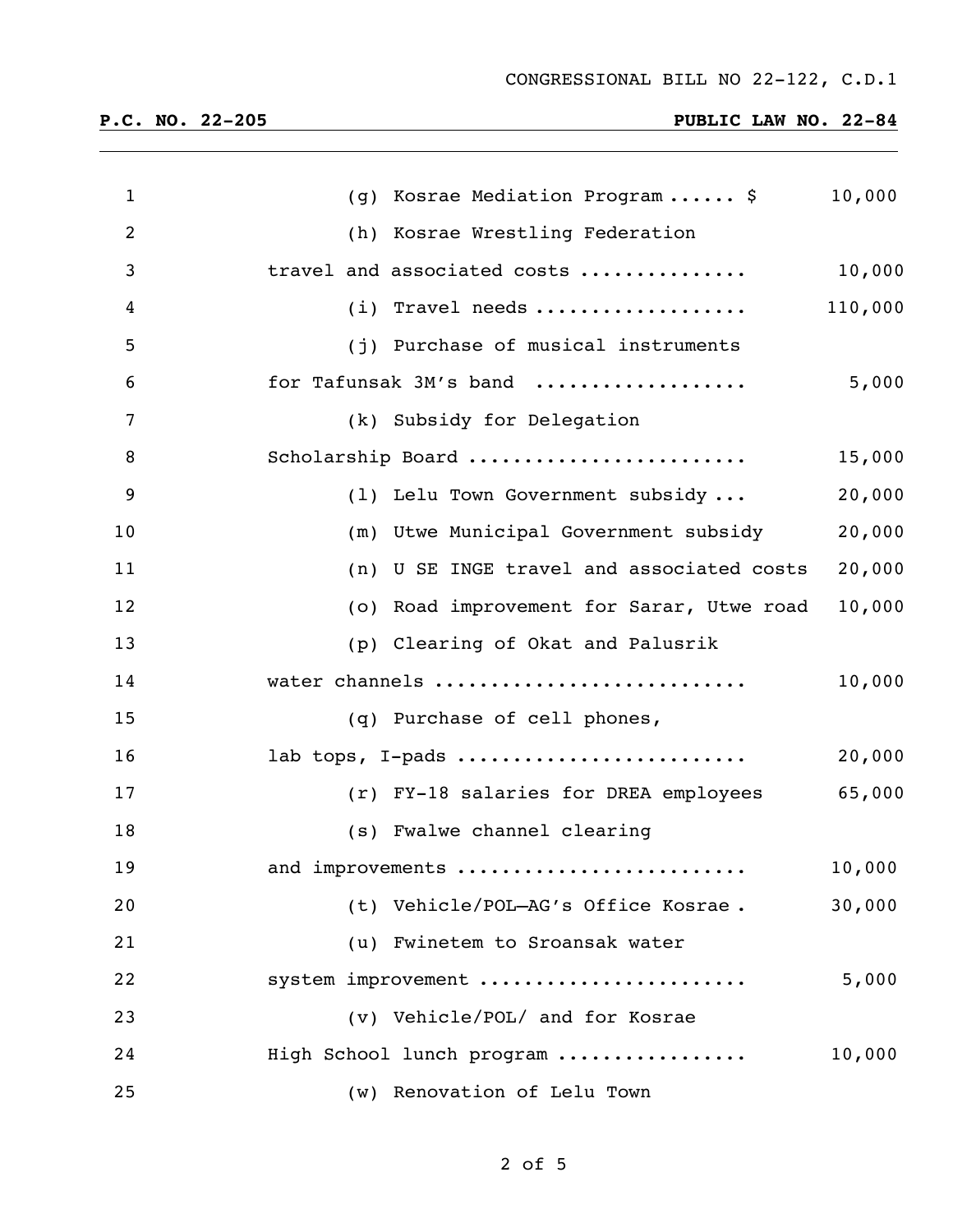| $\mathbf{1}$   | Government building  \$                  | 15,000  |
|----------------|------------------------------------------|---------|
| $\overline{2}$ | (x) Travel and associated costs for G-14 | 15,000  |
| 3              | (y) Contributions to community           |         |
| 4              | activities, events and programs          | 30,000  |
| 5              | (z) Purchase of equipment for Lelu Choir | 5,000   |
| 6              | (aa) Contribution to Malem Youth group   | 5,000   |
| $\overline{7}$ | (ab) Administrative support services     | 10,000  |
| 8              | (ac) Delegation scholarship board        |         |
| 9              | meeting allowances                       | 5,000   |
| 10             | (ad) Contributions to community events,  |         |
| 11             | activities and programs                  | 10,000  |
| 12             | (ae) Malem Choir travel needs            | 15,000  |
| 13             | (af) POHKOS fast-pitch team (airfare/    |         |
| 14             | allowance/uniforms                       | 5,000   |
| 15             | (ag) Kosrae Port Authority               | 150,000 |
| 16             | (ah) Delik Farm road                     | 30,000  |
| 17             | (ai) Kosrae Junior Tennis                | 21,700  |
| 18             | (aj) Kosrae State Legislature subsidy    | 15,000  |
| 19             | (ak) Kosrae Utility Authority            |         |
| 20             | power extension                          | 6,200   |
| 21             | (al) Kosrae Utility Authority            |         |
| 22             | (street lights project)                  | 93,250  |
| 23             | (am) Lelu water system improvement       | $-0-$   |
| 24             | (an) Tafunsak Elementary School          |         |
| 25             | (Land acquisition and fencing project)   | 100,000 |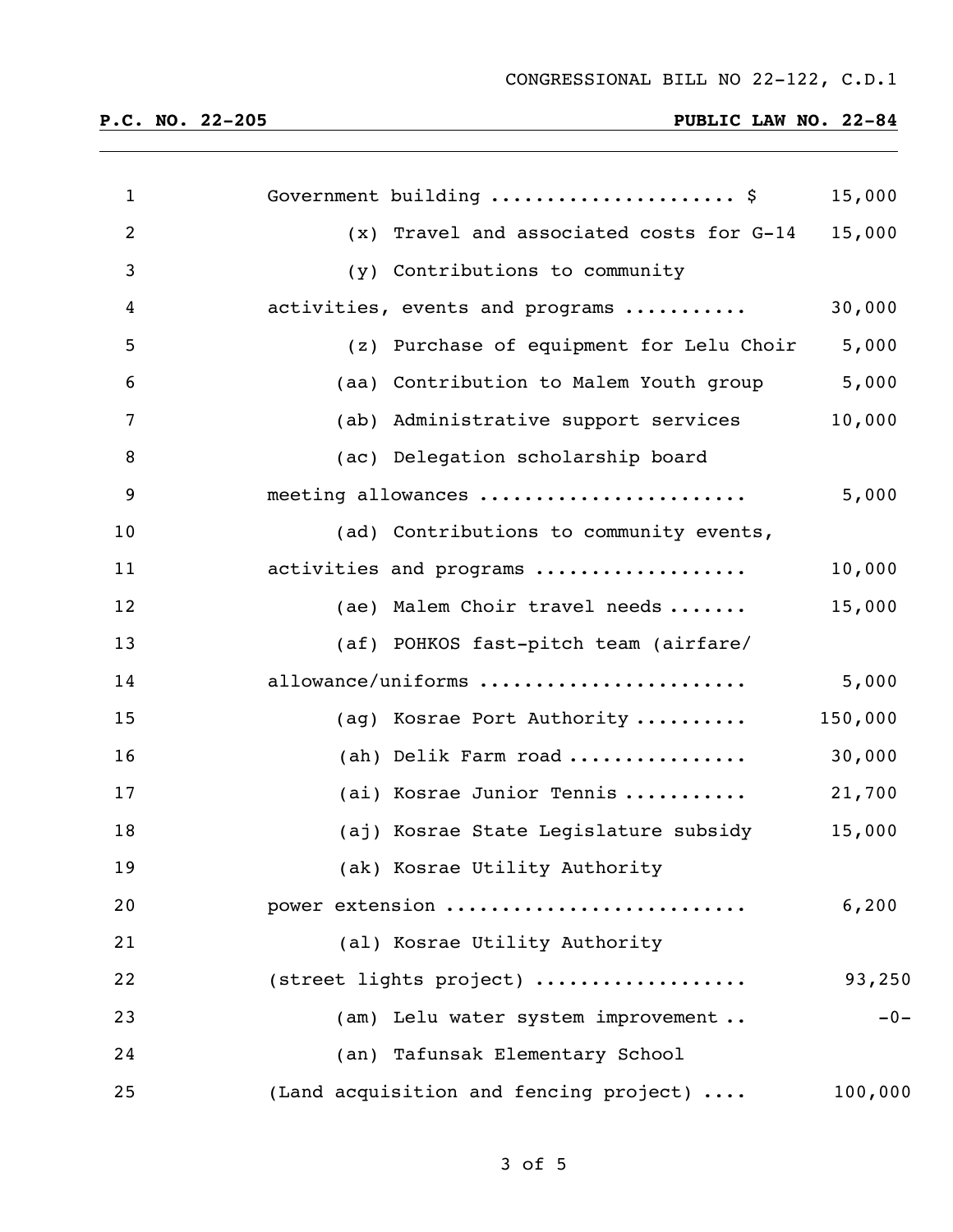| $\mathbf{1}$   | (ao) Kosrae Aquaculture project \$       | 50,000 |
|----------------|------------------------------------------|--------|
| $\overline{2}$ | (ap) Wan Taf farmroad improvement        | 25,000 |
| 3              | (aq) Equipment and related costs to      |        |
| 4              | establish Kosrae Blood Bank              | $-0-$  |
| 5              | (ar) Kosrae Housing Program              | 25,000 |
| 6              | (as) Tafunsak Drinking Water Tanks       | 24,000 |
| 7              | (at) Roto, Teya Bridge                   | $-0-$  |
| 8              | (au) Masis Seawall project               | 7,500  |
| 9              | (av) Sroanef and Inlas, Lelu shoreline   |        |
| 10             | protection/filling                       | 10,000 |
| 11             | (aw) FSMTC in Kosrae Land Acquisition    |        |
| 12             | for Antenna                              | 7,500  |
| 13             | (ax) Contributions to community and      |        |
| 14             | cultural events                          | 25,850 |
| 15             | (ay) Tuition, travel cost                |        |
| 16             | and other Costs for Kosraen Students at  |        |
| 17             | Xavier High School                       | 32,650 |
| 18             | (az) Lelu Youth Endeavor                 | 12,850 |
| 19             | (al) Little League Baseball Team         | 9,000  |
| 20             | Inem bridge<br>(a2)                      | $-0-$  |
| 21             | (a3) Kosrae Cultural Day/Senior          |        |
| 22             | Citizens Day                             | 10,000 |
| 23             | (a4) Okat Marina access road improvement | 20,000 |
| 24             | (a5) Lelu Basketball Court renovation    | 18,000 |
| 25             | (a6) Community roads' improvement        | 6,500  |